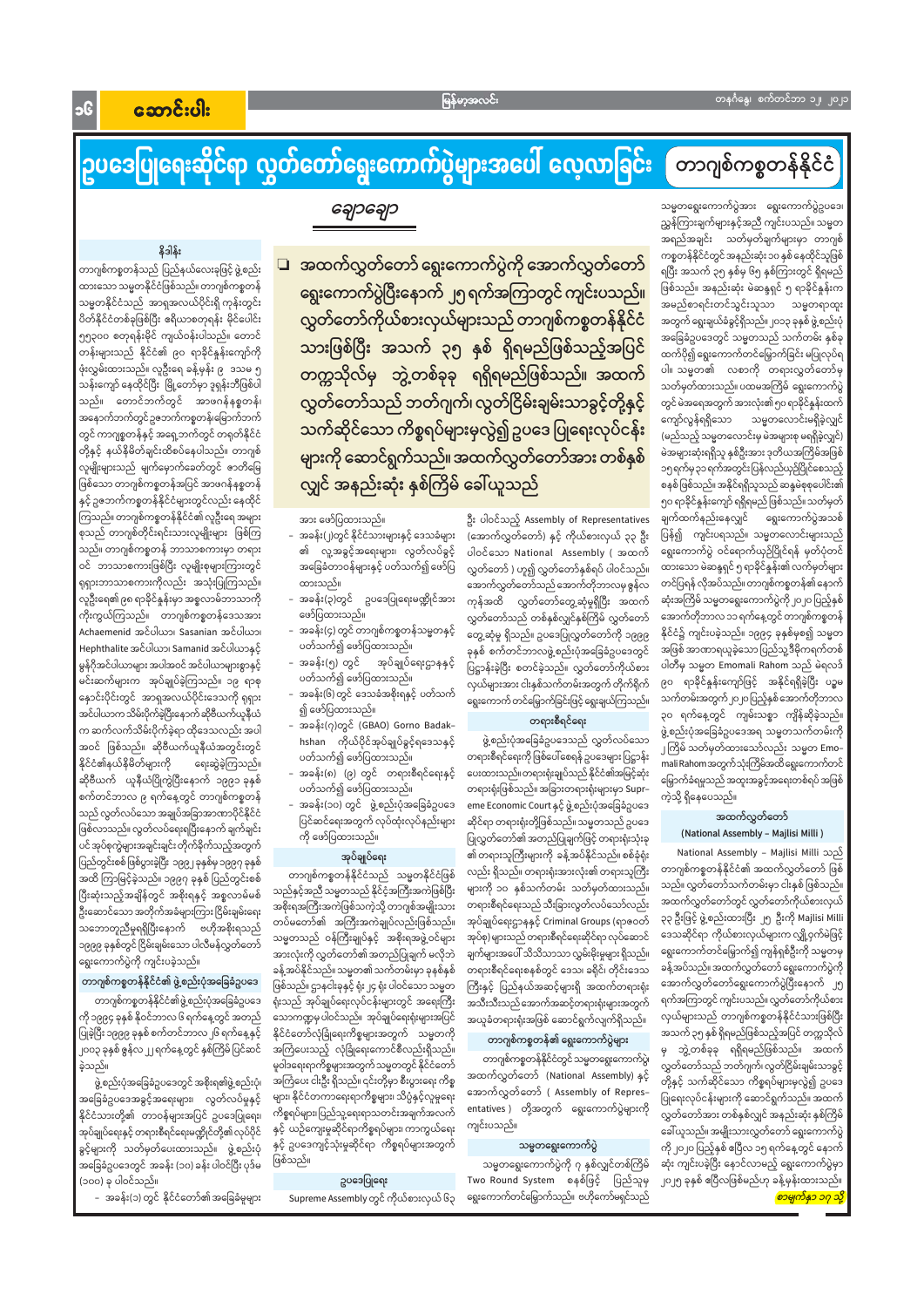# ပြည်တွင်းသတင်း <mark>|၁</mark>၇

မြန်မာ့အလင်း

နဝမအကြိမ်မြောက် မြန်မာနိုင်ငံလူကုန်ကူးမှုတိုက်ဖျက်ရေးနေ့ Logo နှင့် ဆောင်ပုဒ်

တားဆီး၊ ကယ်တင်၊ ကူညီရေး <u> လူ</u>ကုန်ကူးခံရသူအသံ နားထောင်ပေး

"တားဆီး၊ ကယ်တင်၊ ကူညီရေး လူကုန်ကူးခံရသူအသံ နားထောင်ပေး"

# "တားဆီး၊ ကယ်တင်၊ ကူညီရေး လူကုန်ကူးခံရသူအသံ နားထောင်ပေး" "Victims' Voices Lead the Way" ရည်ရွယ်ချက်  $(\varsigma)$  ရပ်

- လူကုန်ကူးမှုတိုက်ဖျက်ရေးကို အမျိုးသားရေးတာဝန်အဖြစ်သတ်မှတ်၍ နိုင်ငံသားအားလုံး ပူးပေါင်း **JIC** ဆောင်ရွက်ရန်။
- လူကုန်ကူးမှုဆိုင်ရာ အသိပညာများ ပြည်သူလူထုအတွင်း စိမ့်ဝင်ပျံ့နှံ့စေရန်။  $J^{\parallel}$
- လူကုန်ကူးခံရသူများအား စာနာနားလည်ခြင်းဖြင့် ကာကွယ်စောင့်ရှောက်နိုင်ရန်။ ilç
- လူကုန်ကူးမှု တိုက်ဖျက်ရေးလုပ်ငန်းစဉ်များအားလုံးတွင် ဌာနဆိုင်ရာများ၊ လူမှုရေးအဖွဲ့ အစည်းများ၊ ÇII ကုလသမဂ္ဂအဖွဲ့အစည်းများ၊ နိုင်ငံတကာအဖွဲ့အစည်းများနှင့် ပြည်သူလူထုတစ်ရပ်လုံး၏ ပူးပေါင်း ဆောင်ရွက်မှုမြှင့်တင်ရန်။

ရွေးကောက်ပွဲမကျင်းပမီ ၁၀ ရက်ထက် နောက် မကျစေဘဲ ဖွဲ့စည်းသည်။ ခရိုင်ရွေးကောက်ပွဲ ကော်မရှင်များသည် မဲဆန္ဒရှင်များအား ၎င်းတို့နှင့် သက်ဆိုင်သော မဲရုံတည်နေရာများအား ကြိုတင် ညွှန်ပြအသိပေးထားရသည်။

## မဲဆန္ဒရှင်စာရင်းပြုစုခြင်း

အောက်လွှတ်တော်ရွေးကောက်ပွဲများအတွက် မဲစာရင်းကို မဲရုံတစ်ခုစီအတွက်ပြုစုပြီး မဲရုံ ကော်မရှင်ဥက္ကဋ္ဌနှင့် အတွင်းရေးမှူးတို့က လက်မှတ် ရေးထိုးရသည်။ ဒေသဆိုင်ရာ အုပ်ချုပ်ရေးအဖွဲ့ များသည် သက်ဆိုင်ရာနယ်မြေများ၌ နေထိုင်သော မဲဆန္ဒရှင်များ၏ အချက်အလက်များကို ပြုစုတင် ပြသည်။ မဲဆန္ဒရှင်စာရင်းပြုစုရာတွင် မဲဆန္ဒရှင် နေထိုင်ရာ သက်ဆိုင်သည့် မဲဆန္ဒနယ်မြေရှိ မဲစာရင်း တွင် ထည့်သွင်းရမည်။ မဲပေးမှုအဆင်ပြေစေရန် မဲစာရင်းအား အက္ခရာစဉ်အလိုက် ပြုစုသည်။ မဲစာရင်းတွင် မဲဆန္ဒရှင်၏ အမည်၊ မွေးသက္ကရာဇ်နှင့် လိပ်စာတို့ကို ဖော်ပြထားသည်။ တပ်မတော်တွင် အမှုထမ်းသူများနှင့် ၎င်းတို့အိမ်ထောင်စုဝင်များ၏ မဲဆန္ဒရှင်စာရင်းများကို သက်ဆိုင်ရာတပ်မျုးမှ ပြုစုပေးသော စာရင်းကို အခြေခံရသည်။ တာဝန် အရပြင်ပတွင် ရောက်ရှိနေသော စစ်မှုထမ်းများအား ၎င်းတို့နေထိုင်ရာ နေရာများအလိုက် မဲဆန္ဒရှင် စာရင်းများတွင် ထည့်သွင်းပြုစုသည်။မဲဆန္ဒရှင်စာ ရင်း ပြုစုရာတွင် ရွေးကောက်ပွဲကျင်းပသည့်နေ့တွင် အသက် (၁၈) နှစ်ပြည့်ပြီး သက်ဆိုင်ရာမဲစာရင်းတွင် ပါဝင်သူ ဖြစ်ရသည်။ မဲဆန္ဒရှင်တစ်ဦးသည် မဲရုံ တစ်ရုံတွင် မဲစာရင်းတစ်နေရာသာ ပါဝင်ရသည်။ မဲဆန္ဒရှင်စာရင်းအား ရွေးကောက်ပွဲမကျင်းပမီ

ဒုတိယဥက္ကဋ္ဌနှင့် အဖွဲ့ဝင် ၁၃ ဦးတို့ ပါဝင်သည်။ ၁၅ ရက် အလိုတွင် ပြည်သူလူထုအား ကြေညာပြီး ပြုလုပ်ရသည်။ ဥက္ကဋ္ဌ၊ ဒုတိယဥက္ကဋ္ဌနှင့် အဖွဲ့ ဝင်များအား သမ္မတ၏ ကိုယ်စားလှယ်စာရင်းအား ရွေးကောက်ခံ အဆိုပြုချက်ဖြင့် ရွေးကောက်ပွဲရက် ကြေညာပြီး မဲရုံများဖွဲ့ စည်းခြင်း ရွေးကောက်ပွဲမတိုင်မီ ခုနစ်ရက်အလိုတွင် ပြည်တွင်း သုံးရက်အတွင်း အောက်လွှတ်တော်မှ ရွေးကောက် မဲရုံများကို မဲဆန္ဒရှင်များအဆင်ပြေစွာ ဆန္ဒမဲ မီဒီယာများမှတစ်ဆင့် ပြည်သူလူထုအား အသိ တင်မြှောက်သည်။ ဗဟိုကော်မရှင်တွင် ဝန်ထမ်းများ း<br>နိုင်ရန်အတွက် မဲဆန္ဒရှင်အရေအတွက်ပေါ်မူ ပေးသည်။ နိုင်ငံသားတိုင်းသည် မဲဆန္ဒရှင် စာရင်း ပည်းရှိပြီး ကော်မရှင်နှင့် ဝန်ထမ်းများ၏ ကစ္စတန် ပြည်သူ့ဒီမိုကရက်တစ်ပါတီသည် ၂၀၀၀ တည်၍ ခရိုင်၊ မြို့နယ်၊ ခရိုင်နယ်နိမိတ်များတွင် မှန်ကန်မှု ရှိ/မရှိ စစ်ဆေးရန် လိုအပ်သည်။ နိုင်ငံသား စရိတ်များအား ရီပါဘလီကန်ဒေသဘတ်ဂျက်မှ ပြည့်နှစ်ကတည်းက လွှတ်တော်တွင် လွှမ်းမိုးသော တည်ဆောက်သည်။ မဲရုံတစ်ရုံကို မဲဆန္ဒရှင်ဦးရေ တိုင်းသည် မဲစာရင်းတွင် မှားယွင်းသော ပါဝင်မှုများ၊ ရရှိသည်။ ပါတီ ဖြစ်သည်။ ၂၀ မှ ၃၀၀၀ ကြား သတ်မှတ်ထားသည်။ ခရိုင် မဲစာရင်းမှ ထုတ်ပယ်ခြင်းများအတွက် တိုင်ကြား အထက်လွှတ်တော် ရွေးကောက်ပွဲအတွက် ရွေးကောက်ပွဲကော်မရှင် ရွေးကောက်ပွဲကော်မရှင်များသည် ခရိုင်နှင့်မြို့နယ် ပိုင်ခွင့်ရှိသည်။ ရွေးကောက်ပွဲကော်မရှင်သည် ခရိုင်ကော်မရှင်အဖွဲ့ခွဲတစ်ခုစီတွင် ဥက္ကဋ္ဌ၊ ဒုတိယ ဥက္ကဋ္ဌတို့၏ အဆိုပြုချက်များဖြင့် မဲရုံများကို ဖွဲ့ စည်း အဆိုပါတိုင်ကြားစာအား နှစ်ရက်အတွင်းတွင် လွှတ်တော် (၂) ရပ်အတွက် လွှတ်တော်ကိုယ်စား ဥက္ကဋ္ဌ၊ အတွင်းရေးမှူးနှင့်ကော်မရှင်အဖွဲ့ ဝင် အနည်း သည်။ နိုင်ငံခြားတိုင်းပြည်များရှိ တာဂျစ်ကစ္စတန် ဖြေရှင်းရသည်။ ရွေးကောက်ပွဲကော်မရှင်၏ လှယ်များကို ရွေးကောက်တင်မြှောက်ရန် အောက်ပါ ဆုံး ရှစ်ဦးဖြင့် ဖွဲ့ စည်းထားသည်။ အောက်လွှတ်တော် သမ္မတနိုင်ငံကိုယ်စားပြုမဲရုံများကို တာဂျစ်ကစ္စတန် ဆုံးဖြတ်ချက်ကို မကျေနပ်လျှင် သတ်မှတ်ထားသော ရွေးကောက်ပွဲကော်မရှင်များကို ဖွဲ့ စည်းထားသည်– ရွေးကောက်ပွဲအတွက် ခရိုင်ကော်မရှင်အဖွဲ့ခွဲ တစ်ခု နိုင်ငံခြားရေးဝန်ကြီးဌာန၏ အဆိုပြုချက်ဖြင့် ဗဟို လုပ်ထုံးလုပ်နည်းနှင့်အညီ တရားရုံးသို့ အယူခံဝင် (၁) တာဂျစ်ကစ္စတန်ရွေးကောက်ပွဲနှင့် ဆန္ဒခံယူပွဲ စီတွင် ဥက္ကဋ္ဌ၊ ဒုတိယဥက္ကဋ္ဌ၊ အတွင်းရေးမှူးနှင့် ကော်မရှင်က ဖွဲ့ စည်းသည်။ မဲရုံများကို နိုင်သည်။ တရားရုံး၏ အဆုံးအဖြတ်သည် အပြီး ဗဟိုကော်မရှင်၊ ကော်မရှင်အဖွဲ့ ဝင် ခြောက်ဦးဖြင့် ဖွဲ့ စည်းထားသည်။ ရွေးကောက်ပွဲရက်သတ်မှတ်ပြီး ၂၅ ရက်အတွင်း အပြတ် ဖြစ်သည်။ ရွေးကောက်ပွဲကော်မရှင်သည် (၂) Majlisi Milli – အထက်လွှတ်တော် ကိုယ်စား အဆိုပါ ခရိုင်ကော်မရှင်အဖွဲ့ခွဲများ ဖွဲ့စည်းခြင်းကို ဖွဲ့ စည်းသည်။ နိုင်ငံခြားတိုင်းပြည်များရှိ တာဂျစ် တရားရုံး၏ ဆုံးဖြတ်ချက်နှင့်အညီ မဲစာရင်းပြင်ဆင် လှယ်များ၏ ရွေးကောက်ပွဲအတွက် ခရိုင် နိုင်ငံရေးပါတီများ၏ အဆိုပြုချက်များ၊ ဒေသဆိုင်ရာ ကစ္စတန်ကိုယ်စားပြု မဲရုံများနှင့် ဝေးလံခေါင်သီပြီး အုပ်ချုပ်ရေးအဖွဲ့အစည်းများ၏ အဆိုပြုချက်များ ခြင်းအား ဆောင်ရွက်ရသည်။ ရွေးကောက်ပွဲကော်မရှင်၊ သွားလာရန်ခက်ခဲသောနေရာများတွင် မဲရုံများကို <mark>(ဆက်လက်ဖော်ပြပါမည်</mark>, ဖြင့် ဗဟိုကော်မရှင်က ရွေးချယ်ခန့်ထားသည်။ (၃) Assembly of Representatives – အောက်

အောက်လွှတ်တော် ရွေးကောက်ပွဲများအတွက် မဲရုံကော်မရှင်များ ရွေးချယ်ရာတွင် အောက် ခရိုင်

လွှတ်တော်ရွေးကောက်ပွဲကျင်းပရေး ရွေးကောက်ပွဲကော်မရှင်က ရွေးချယ်ပေးရသည်။ လိုအပ်ချက်ပေါ်မူတည်၍ မဲရုံတစ်ရုံလျှင် မဲရုံ ကော်မရှင် အရေအတွက်အား ငါးဦးနှင့် ၁၉ ဦး ကြားတွင် ရွေးချယ်ထားသည်။ မဲရုံကော်မရှင်တစ်ခု တွင် ဥက္ကဋ္ဌ၊ ဒုတိယ ဥက္ကဋ္ဌနှင့် အတွင်းရေးမှူးတစ်ဦး တို့ ပါဝင်သည်။

အတွက် ခရိုင်ရွေးကောက်ပွဲကော်မရှင်၊ (၄) အောက်လွှတ်တော်ရွေးကောက်ပွဲအတွက် မဲရုံ ဗဟိုကော်မရှင်နှင့် ကော်မရှင်အဖွဲ့ခွဲများ ဖွဲ့စည်းခြင်း

ရွေးကောက်ပွဲနှင့် ဆန္ဒခံယူပွဲဆိုင်ရာ ဗဟို ကော်မရှင်၏ အဓိကတာဝန်မှာ တာဂျစ်ကစ္စတန် နိုင်ငံရွေးကောက်ပွဲများနှင့် ဆန္ဒခံယူပွဲများ ကျင်းပ

ကော်မရှင်များ။

လွှတ်တော်ကိုယ်စားလှယ်များ၏ ရွေးကောက်ပွဲ

အောက်လွှတ်တော်တွင်သာလျှင် နိုင်ငံတော်ဘတ်ဂျက်နှင့် ပတ်သက်၍  $\bullet$ ဥပဒေများ ချမှတ်နိုင်သည်။ ပုံမှန်လွှတ်တော်အစည်းအဝေးအား အောက်တိုဘာလ ပထမပတ်မှ ဇွန်လနောက်ဆုံးပတ်အထိ တစ်နှစ်လျှင်တစ်ကြိမ် ကျင်းပသည်။ ထူးခြား သော ကိစ္စရပ်များရှိပါက သမ္မတသည် လွှတ်တော်နှစ်ရပ်လုံးအားခေါ်ယူ၍ လွှတ်တော်

> ရွေးကောက်ပွဲကော်မရှင်၏ ဆုံးဖြတ်ချက်များ ရွေးကောက်ပွဲ ကိုယ်စားလှယ်လောင်းများ၊ ၎င်းတို့၏ ကိုယ်စားလှယ်များ၊ စောင့်ကြည့်လေ့လာ သူများ၊ မဲဆန္ဒရှင်များသည် ရွေးကောက်ပွဲကော်မရှင် ၏ ဆုံးဖြတ်ချက်ချမှတ်ပြီး ဆယ်ရက်အတွင်း တာဂျစ်ကစ္စတန် တရားလွှတ်တော်ချုပ်သို့ အယူခံ ဝင်နိုင်သည်။ တရားလွှတ်တော်ချုပ်သည် တိုင်ကြား စာရရှိပြီး သုံးရက်အတွင်း လုပ်ဆောင်မှုပြုရသည်။ ရွေးကောက်ပွဲကျင်းပရန် ခြောက်ရက်သာ ကျန်ရှိပါ က သုံးရက် မစောင့်ဆိုင်းဘဲ ချက်ချင်းလုပ်ဆောင်မှု

အစည်းအဝေး ကျင်းပနိုင်သည် ပေးရန်ဖြစ်သည်။ အမြဲတမ်း အဖွဲ့အစည်းဖြစ်ပြီး ရွေးကောက်ပွဲကော်မရှင်အဖွဲ့ခွဲ အဆင့်ဆင့်ကို စီမံကွပ်ကဲရသည်။ ဗဟိုကော်မရှင်သည် တာဂျစ် ကစ္စတန်နိုင်ငံ ဖွဲ့စည်းပုံအခြေခံဥပဒေ၊ သမ္မတ ရွေးကောက်ပွဲဥပဒေနှင့် ရွေးကောက်ပွဲနှင့် သက်ဆိုင် သော ဥပဒေများ၊ ညွှန်ကြားချက်များနှင့်အညီ ရွေးကောက်ပွဲများကို ကျင်းပသည်။ ဗဟိုကော်မရှင် ၏ သက်တမ်းမှာ ငါးနှစ်ဖြစ်ပြီး ဗဟိုကော်မရှင် အသစ်ရွေးချယ်ပြီးသည့်အချိန်မှသာလျှင် သက်တမ်း ကုန်ဆုံးမည် ဖြစ်သည်။ ဗဟိုကော်မရှင်တွင် ဥက္ကဋ္ဌ၊

### <mark>ာာမျက်နှာ ၁၆ မှ</mark>

## အောက်လွှတ်တော် (Assembly of Representatives - Majlisi Namoyandagon)

Assembly of Representatives သည် တာဂျစ်ကစ္စတန်နိုင်ငံ၏ အောက်လွှတ်တော် ဖြစ်သည်။ ၎င်းတွင် ကိုယ်စားလှယ် ၆၃ ဦးဖြင့် ဖွဲ့ စည်းထားပြီး လွှတ်တော်၏သက်တမ်းမှာ ငါးနှစ် ဖြစ်သည်။ Assembly of Representation ၏ မဲပေးသည့်စနစ်မှာ Mixed Member Proportional Representation System) ဖြစ်သည်။ ကိုယ်စား လှယ် ၄၁ ဦးအား ( FPTP ) စနစ်ဖြင့် မဲဆန္ဒနယ်များမှ ရွေးကောက်တင်မြှောက်ပြီး ကိုယ်စားလှယ် ၂၂ ဦး အား အချိုးကျကိုယ်စားပြုစနစ်(PR ) ဖြင့် ရွေးချယ် သည်။ နိုင်ငံရေးပါတီများသည် ပါလီမန်ထဲသို့ ဝင်ရောက်ရန် တစ်နိုင်ငံလုံးအတွက်ဖြစ်စေ၊ အနည်း ဆုံး မဲဆန္ဒနယ်တစ်ခုတွင်ဖြစ်စေ ထောက်ခံမဲရရှိမှု ၅ ရာခိုင်နှုန်းကို ကျော်လွန်ရမည် ဖြစ်သည်။ ကိုယ်စားလှယ်လောင်းသည် တာဂျစ်ကစ္စတန်နိုင်ငံ သားဖြစ်၍ အသက် ၂၅ နှစ်ပြည့်ပြီး တက္ကသိုလ်မှ ဘွဲ့တစ်ခုခုရရှိသူ ဖြစ်ရမည်ဖြစ်သည်။ အောက် လွှတ်တော်မှချမှတ်သော ဥပဒေများကို ပြည်နယ် ဘတ်ဂျက်မှလွဲ၍ အထက်လွှတ်တော်သို့ လွှဲပြောင်းရ သည်။ အောက်လွှတ်တော်တွင်သာလျှင် နိုင်ငံတော် ဘတ်ဂျက်နှင့်ပတ်သက်၍ ဥပဒေများ ချမှတ်နိုင် သည်။ ပုံမှန်လွှတ်တော်အစည်းအဝေးအား အောက် တိုဘာလ ပထမပတ်မှ ဇွန်လနောက်ဆုံးပတ်အထိ တစ်နှစ်လျှင်တစ်ကြိမ် ကျင်းပသည်။ ထူးခြားသော ကိစ္စရပ်များရှိပါက သမ္မတသည် လွှတ်တော်နှစ်ရပ် လုံးအားခေါ်ယူ၍ လွှတ်တော်အစည်းအဝေး ကျင်းပ နိုင်သည်။ အောက်လွှတ်တော်၏ ရွေးကောက်ပွဲကို ၂၀၂၀ ပြည့်နှစ် မတ်လ ၁ ရက်နေ့တွင် ကျင်းပခဲ့ပြီး နောက်လာမည့် ရွေးကောက်ပွဲမှာ ၂၀၂၅ ခုနှစ် မတ်လဖြစ်မည်ဟု ခန့်မှန်းထားသည်။ တာဂျစ်